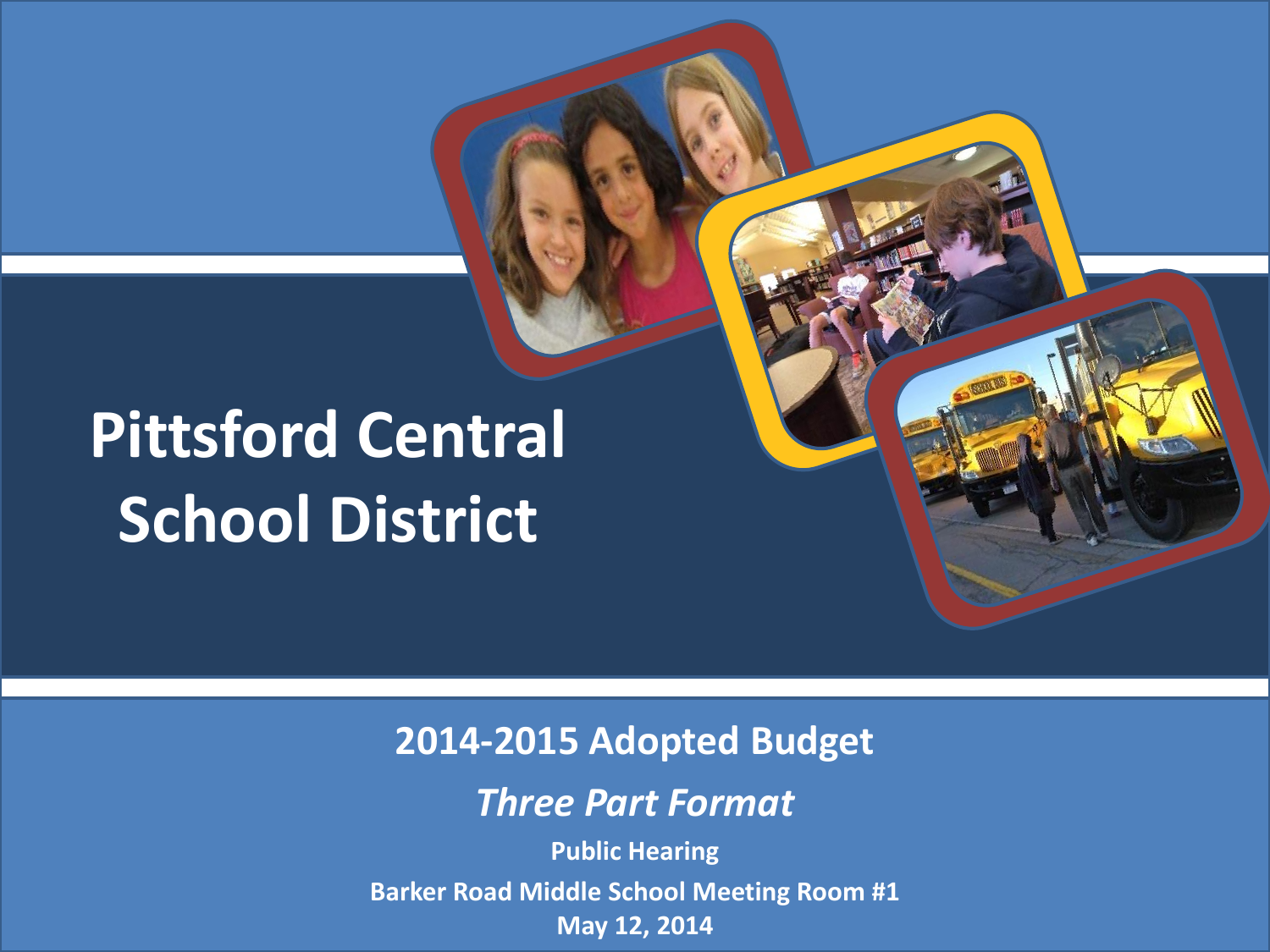

## **Educational Value**

| • Graduation rate             | 99%<br>96% |  |  |
|-------------------------------|------------|--|--|
| • College bound students      |            |  |  |
| • National Merit Scholarship  |            |  |  |
| $-$ Finalists                 | 12         |  |  |
| - Commended                   | 30         |  |  |
| • Advanced Placement scholars | 471        |  |  |

- National and State Recognition for Excellence
	- Both high schools: ranked among the best in the nation by *The Washington Post, Newsweek and U.S. New and World Reports*
	- Barker Road and Calkins Road Middle Schools: *New York State's Essential Elements: Schools-to-Watch*
	- Park Road Elementary and Barker Road MS recognized: *Blue Ribbon School*
	- Allen Creek Elementary recognized as a NYS and National *School of Character*
- Above average academic performance at a cost 8% below average NYS per pupil cost

#### • **Enrichment Opportunities:**

Offering a variety of clubs, leadership activities and intramural programs for students to explore and extend personal interests.

#### • **The Arts:**

Opportunities for students to develop musical and performance skills. Enhancing the artistic talents of all students through a quality arts program.

#### • **Interscholastic Athletics:**

 Offering an extensive sports program to develop physical performance, leadership and teamwork.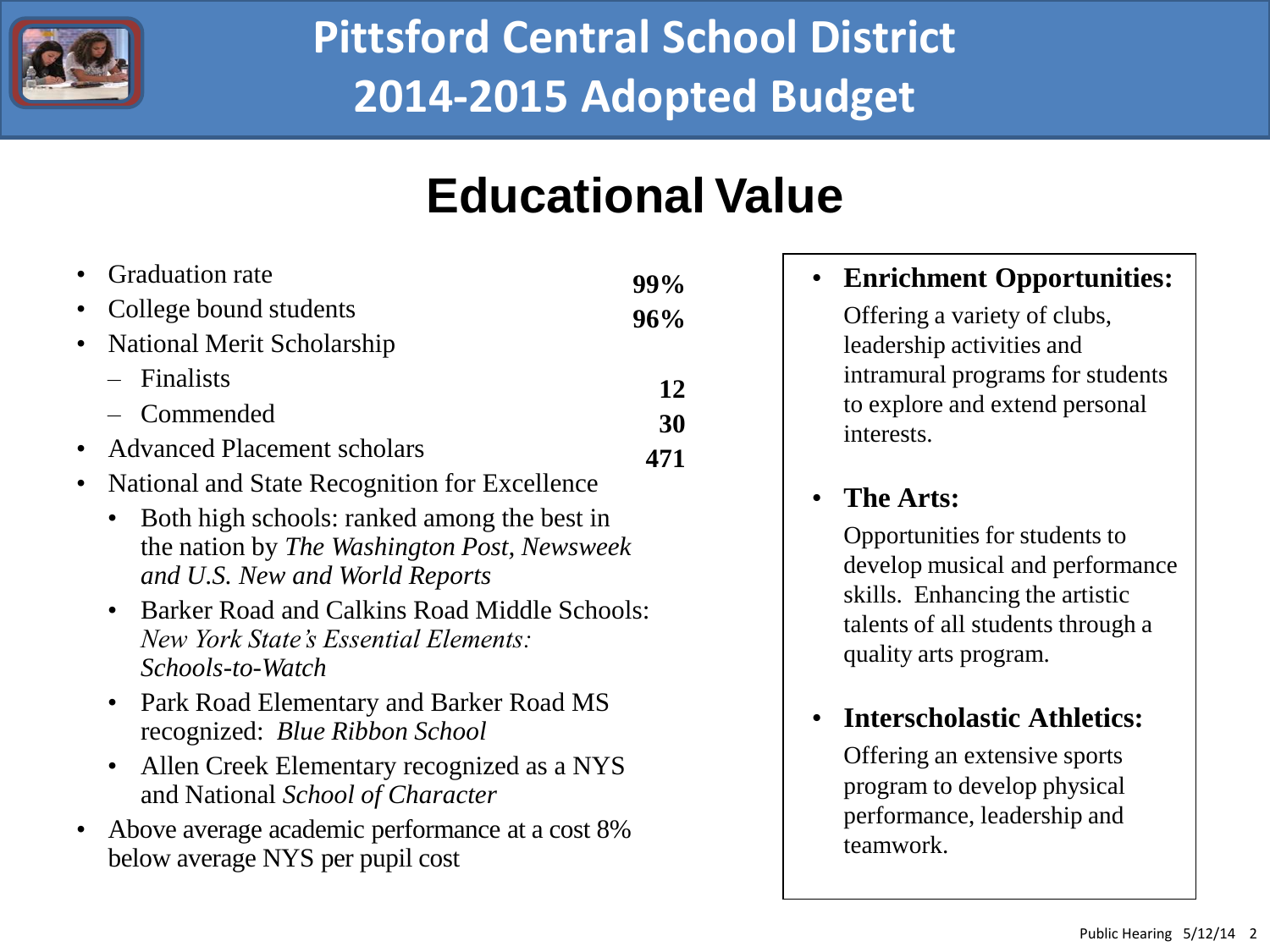

### **What is the Spending Plan?**

| <b>Object of</b>                   | 2013-2014 |                | 2014-2015 |                 | <b>Dollar</b> |               | <b>Percent</b> |
|------------------------------------|-----------|----------------|-----------|-----------------|---------------|---------------|----------------|
| <b>Expense</b>                     |           | <b>Adopted</b> |           | <b>Proposed</b> |               | <b>Change</b> | <b>Change</b>  |
| <b>Salaries</b>                    | \$        | 56,527,730     | \$        | 57,448,383      | \$            | 920,653       | 1.63%          |
| <b>Benefits</b>                    | \$        | 33,863,907     | \$        | 35,464,561      | \$            | 1,600,654     | 4.73%          |
| Equipment                          | \$        | 395,864        | \$        | 511,375         | \$            | 115,511       | 29.18%         |
| Contractual &<br><b>Tuitions</b>   | \$        | 6,412,468      | \$        | 6,883,107       | \$            | 470,639       | 7.34%          |
| <b>BOCES</b>                       | \$        | 8,236,951      | \$        | 8,166,465       | \$            | (70, 486)     | $-0.86%$       |
| Supplies &<br><b>Aided Matls</b>   | \$        | 3,025,674      | \$        | 2,778,498       | \$            | (247,176)     | $-8.17%$       |
| Debt Service &<br><b>Transfers</b> | \$        | 8,788,635      | \$        | 8,652,719       | \$            | (135, 916)    | $-1.55%$       |
| <b>Total Budget</b>                | \$        | 117,251,229    | \$        | 119,905,108     | \$            | 2,653,879     | 2.26%          |

#### **2014-2015 Proposed Budget**

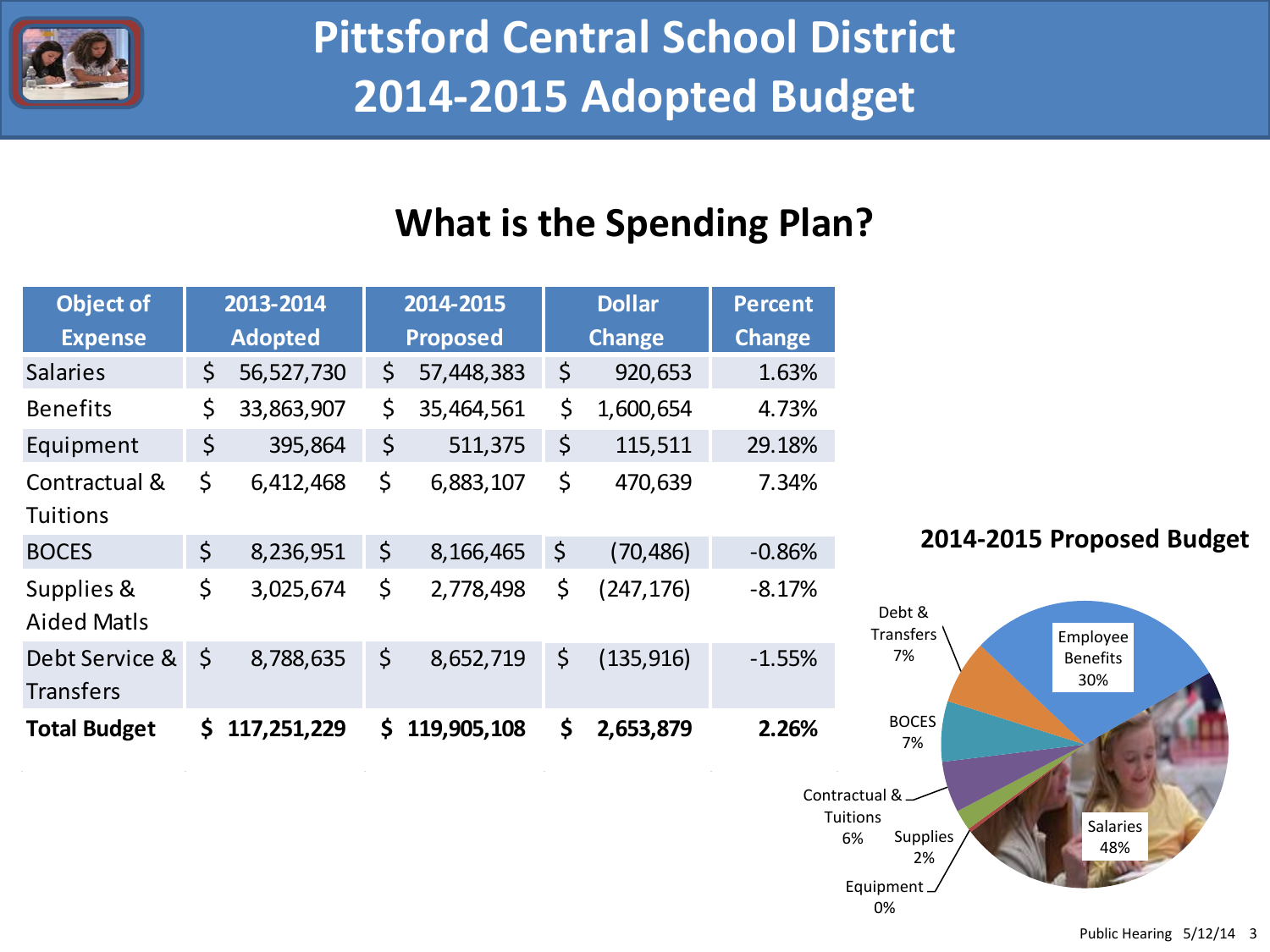

- In 1998 schools were required by NYS Law to present their budgets in a prescribed format, "Three Part Budget," as well as some prescribed supplemental information.
	- Intent
		- For all schools to present their budget in a consistent and comparable format utilizing the uniform system of accounts.

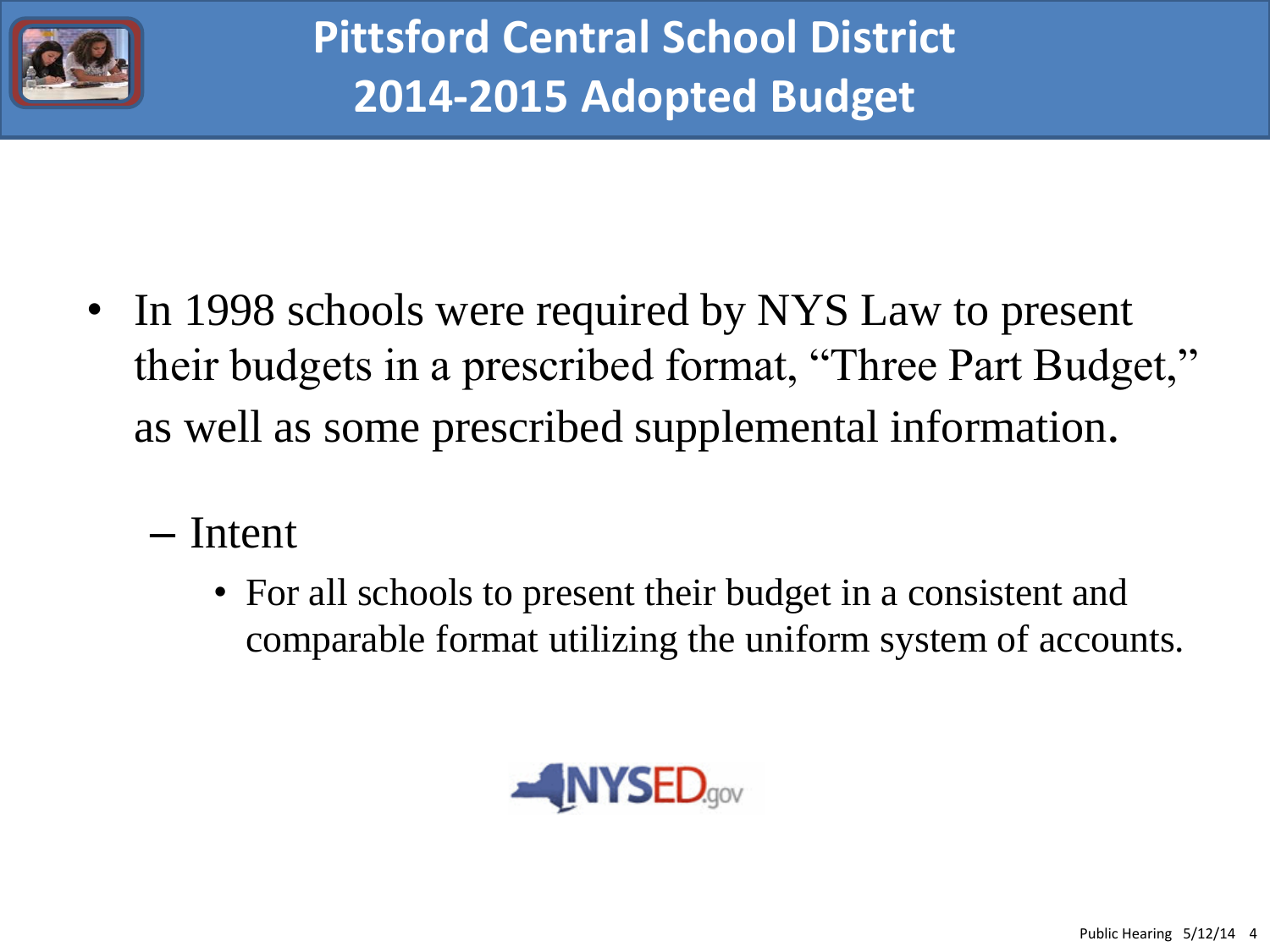

#### **2014-2015 Three Part Budget Components**



*uniform system of accounts*

- **Administrative** All oversight and supervision not related to services provided directly to students as covered in the other two components
- **Program** All costs directly associated to the delivery of instruction and services (transportation) to students
- **Capital** All costs directly associated to the maintenance, improvement and payment of debt on





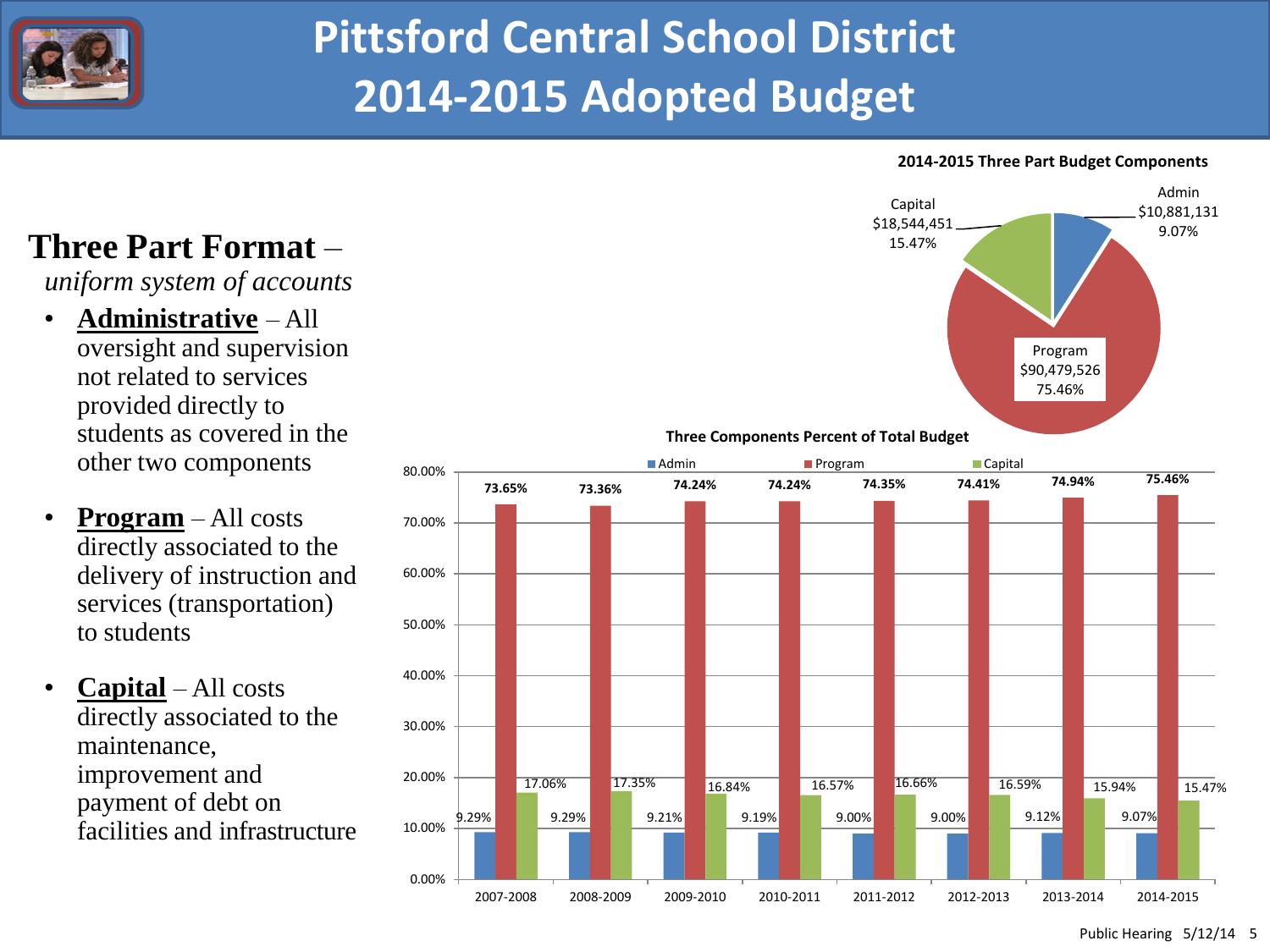

### *Three Part Budget Historical Summary*

#### – **Administrative**

- Savings from retirement
- BOCES cost decreases
- Reductions in discretionary codes
- Retiree benefits (all components)

#### – **Program**

- Retirements savings
- BOCES unit charge increases & reduction in service requests
- Salary & Benefits per contracts

#### – **Capital**

- Utility cost savings through efficiencies – volatile market
- Purchasing and inventory efficiencies
- Community Use of Facilities impacts custodial over time
- Debt Service bond refinance savings
- Salary & Benefits per contracts
- Savings from retirement



**Three Part Budget Component Trend**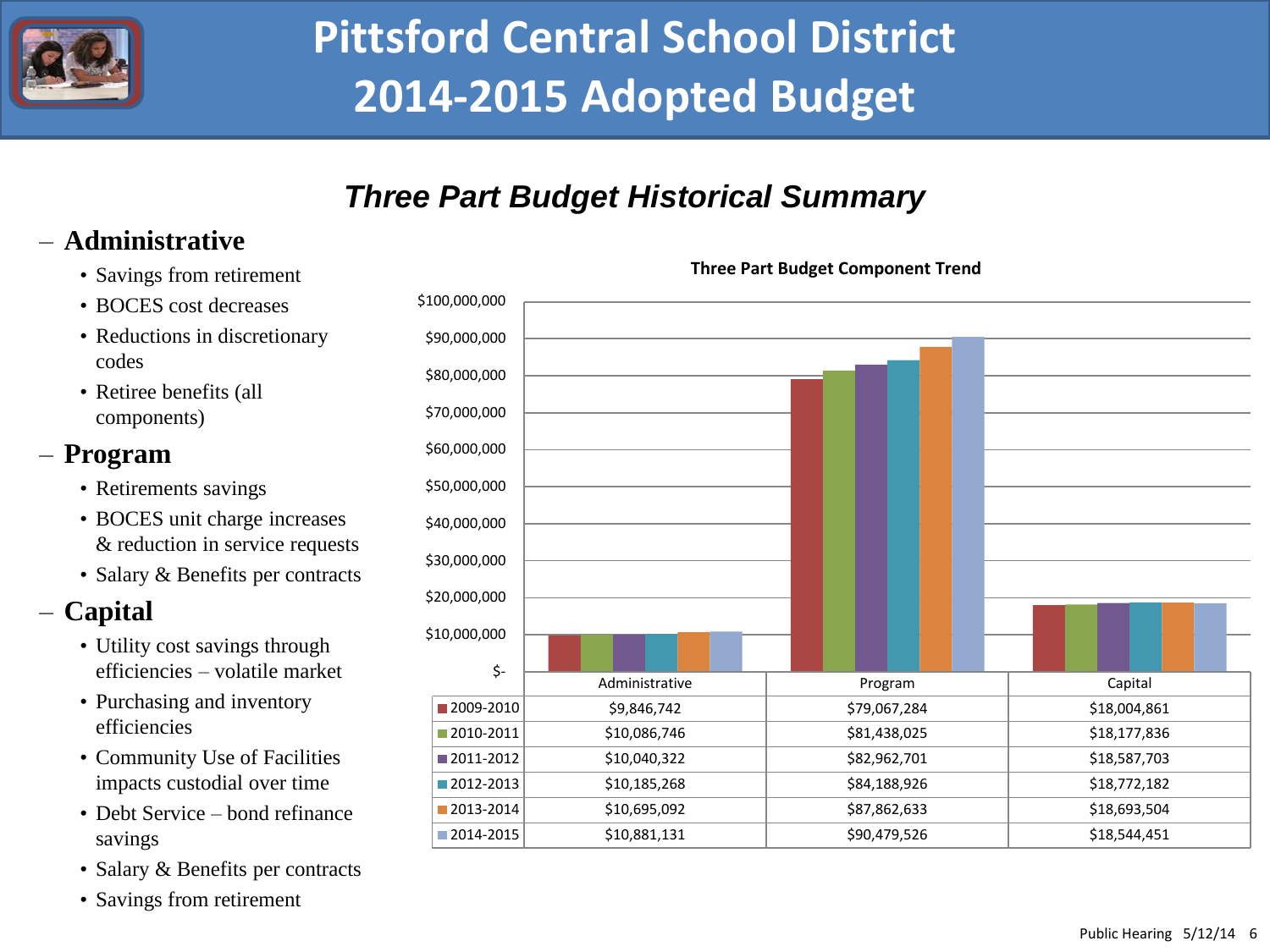

#### **Administrative Component**

#### **Administrative Component – Supervision and Admin Services**

#### • **Oversight & Office Services**

- Schools Reg. Ed. Office
- Special Education Office
- **Instructional Services** 
	- Curriculum & Prof. Dev
	- Technology
- **Support Services** 
	- Finance
	- Personnel
	- Public Information
	- Technology
	- Printing & Mail Room
- Central Administration
	- Board of Education
	- Superintendent's Office
- Related Employee Benefits
	- All retiree benefits are recorded in Administrative Component



Public Hearing 5/12/14 7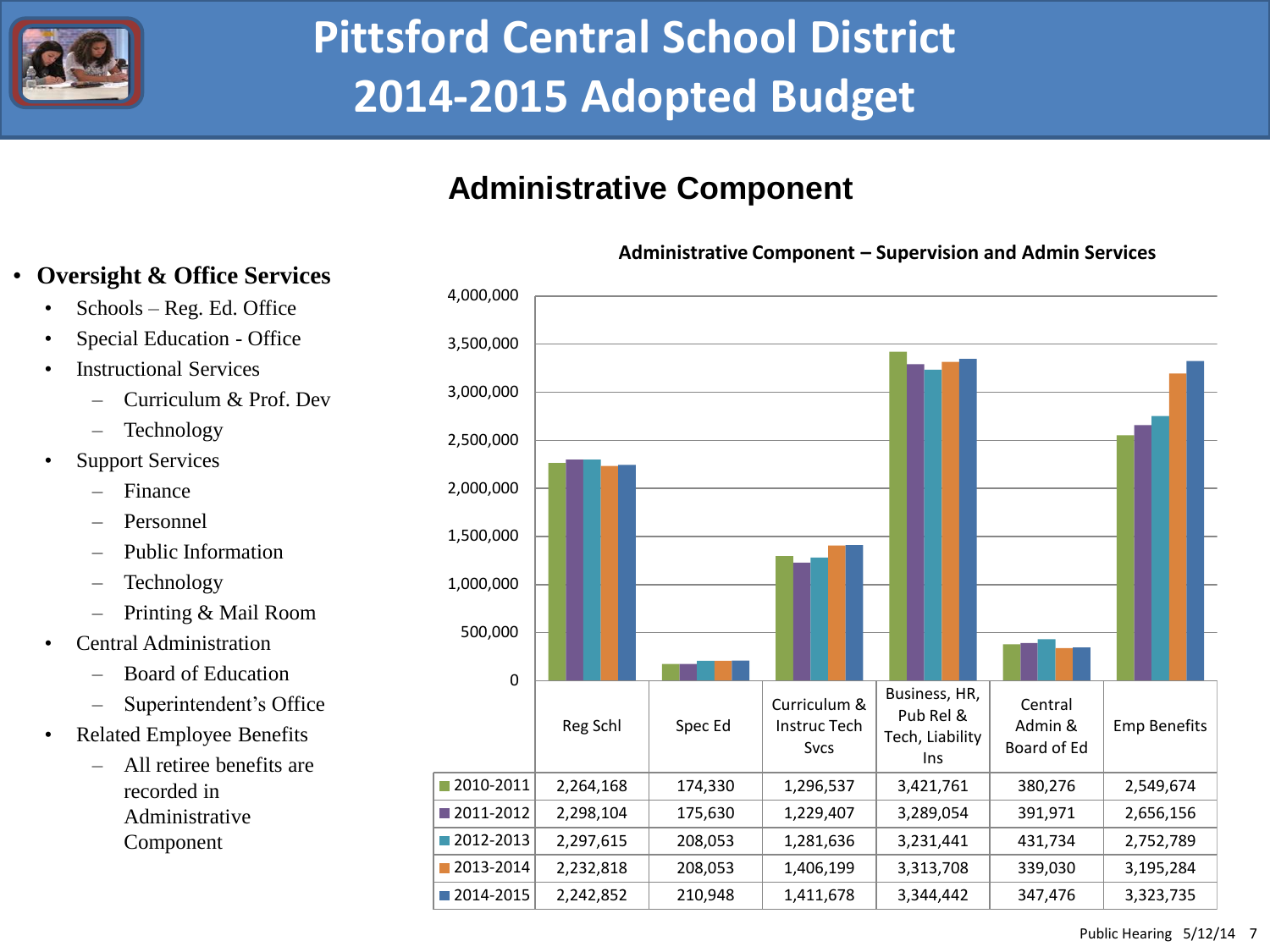

### **Program Component**

#### • **Services directly provided to students**

- Schools Regular Ed
- Special Education
- Instructional Services
	- Curriculum & Prof. Development
	- Instructional Technology
	- Textbooks
- **Support Services** 
	- Personnel
	- Technology
	- Transportation
- Related Employee Benefits

#### Reg Schl Spec Ed & Student Svcs Curriculum & Instruc Tech Svcs Support Svcs & Support Sves & Emp Benefits 2010-2011 42,890,168 7,617,255 2,399,822 4,798,019 23,732,761 2011-2012 43,252,132 8,026,078 1,917,864 4,856,001 24,910,626 2012-2013 43,799,742 7,781,729 1,756,297 5,046,695 25,804,463 2013-2014 44,433,998 7,852,944 1,797,891 5,282,788 28,495,012 2014-2015 45,180,587 8,115,960 1,888,729 5,340,895 29,953,355 0 5,000,000 10,000,000 15,000,000 20,000,000 25,000,000 30,000,000 35,000,000 40,000,000 45,000,000 50,000,000

#### **Program Component Detail** *Services provided directly to students*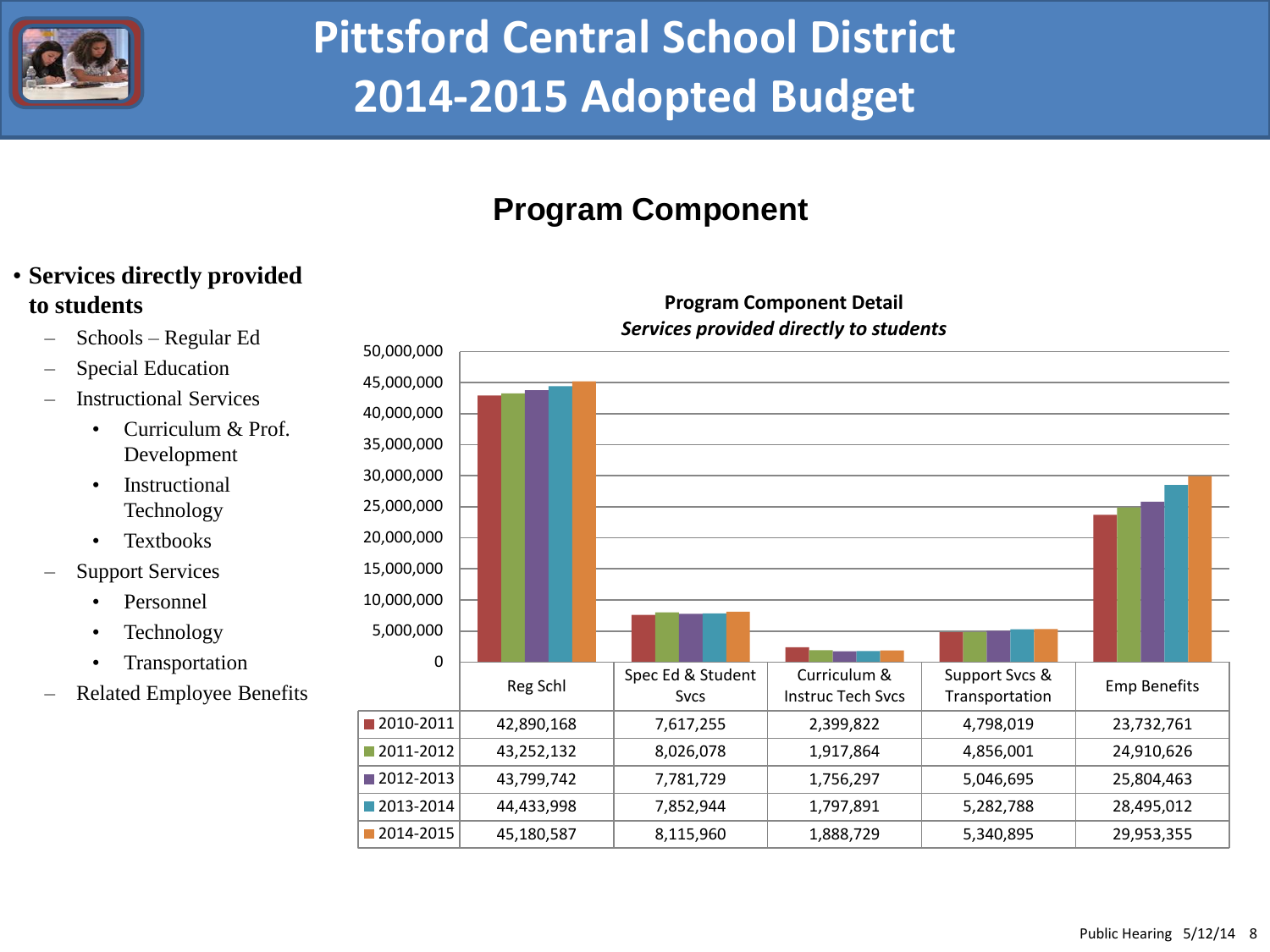

### **Capital Component**

Costs directly related to the maintenance, improvement and funding of facilities – Operations & Maintenance / Buildings and **Grounds** – Debt Service – Related Employee **Benefits** Operations & Maint | Debt Service | Emp Benefits 2010-2011 7,678,490 8,701,382 1,797,964 **2011-2012** 7,703,823 8,787,061 2,096,819  $\blacksquare$  2012-2013 7,793,434 8,643,660 2,335,088 **2013-2014** 7,845,625 8,662,268 2,185,611 **2014-2015** 7,811,628 8,533,352 2,199,471 0 1,000,000 2,000,000 3,000,000 4,000,000 5,000,000 6,000,000 7,000,000 8,000,000 9,000,000 10,000,000 **Capital Component**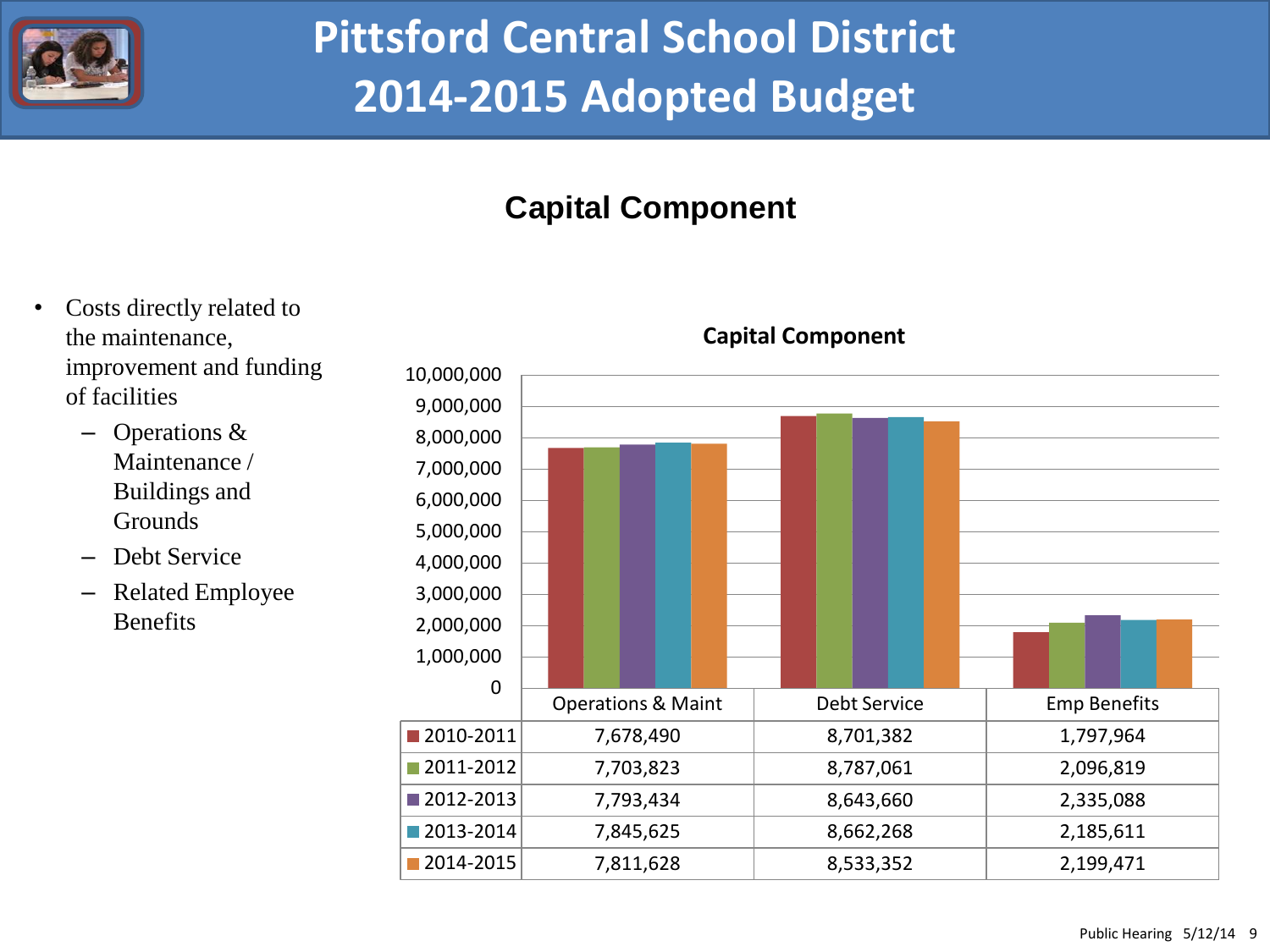

### **New York State Report Card – Fiscal Accountability Supplement**

- New York State Education Department Calculated Per Pupil Cost for Regular and Special Education
	- Data is obtained from year-end financial reports (2011-2012)
	- Includes all instructional and related administrative costs
	- Excludes debt service, operations and maintenance transportation and district-wide administration

#### Cost Per Pupil per NYSED

|                                  | <b>General</b><br><b>Education</b> | <b>Special</b><br><b>Education</b> | <b>Total - All</b><br><b>Students</b> |  |
|----------------------------------|------------------------------------|------------------------------------|---------------------------------------|--|
| Pittsford<br><b>CSD</b>          | \$10,617                           | \$39,409                           | \$19,161                              |  |
| Similar<br><b>District</b>       | \$13,295                           | \$36,870                           | \$23,588                              |  |
| <b>All NYS</b><br><b>Schools</b> | \$11,615                           | \$30,207                           | \$20,906                              |  |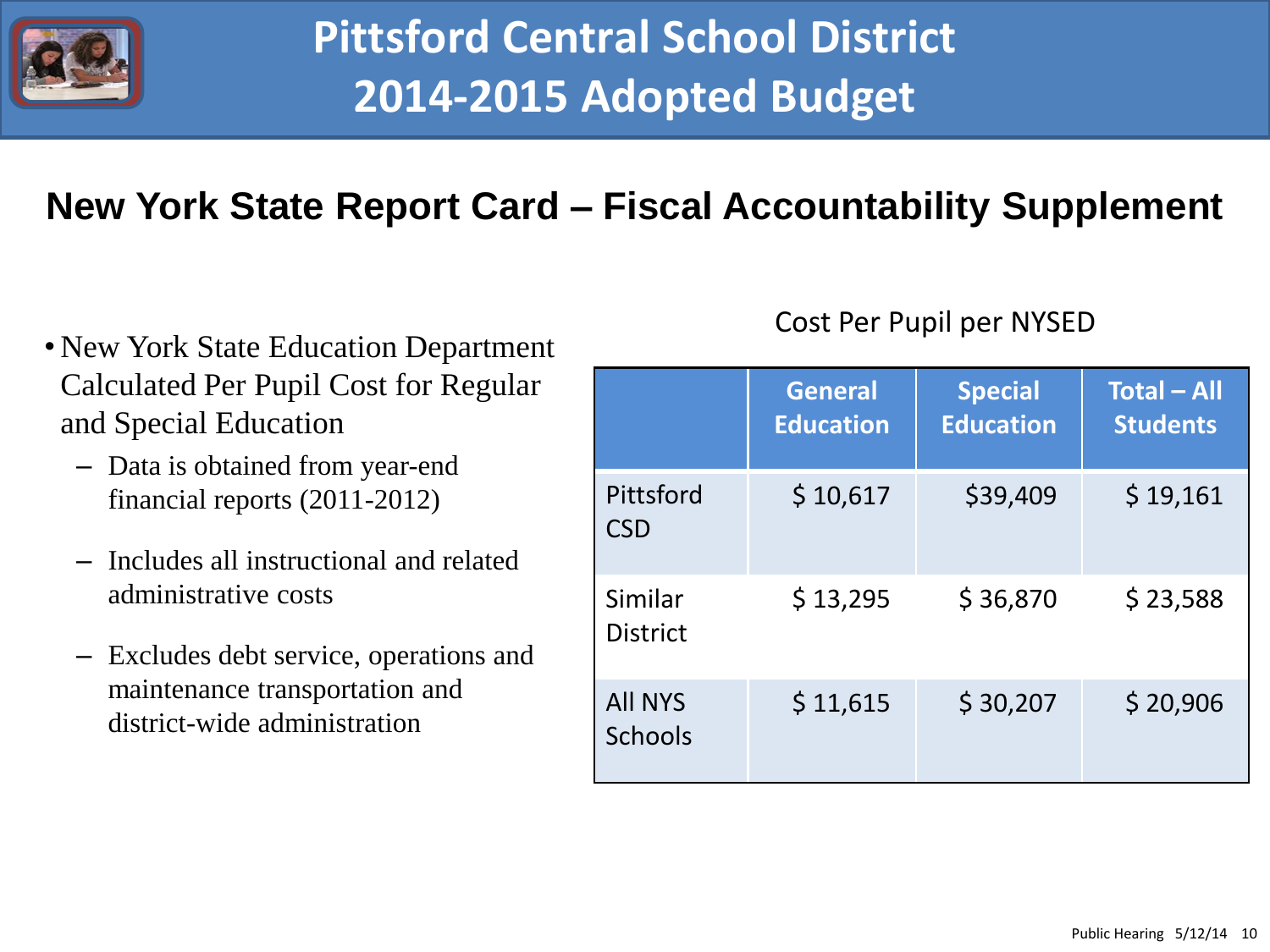

## • Property Tax Cap

- The cornerstone of the formula caps the Tax Levy growth from one year to the next by 2% or Consumer Price Index (CPI-U) whichever is less
- Each school's Tax Cap will vary due to various exclusion items and community economic factors:
	- Capital Expenditures & Debt that voters already approved
	- Increase in pension costs beyond two basis points
	- Property Value Enhancements to the Tax Base
- Pittsford Specifics
- CPI-U is 1.46%
	- $+$ \$1,329,708  $+$ 1.46%
- **Exclusion Items** 
	- $-$  +\$510,025 +0.56% Tax Base Growth from NYS Tax &
		- Fin
	- (249,283) -0.27% Capital/Debt
- **+\$1,590,450 +1.75% Calculated**
- 
- - **Property Tax Cap**
- **+\$1,590,450 +1.75% Calculated Tax Levy Increase**
- *At the Tax Cap, so simple majority vote is required*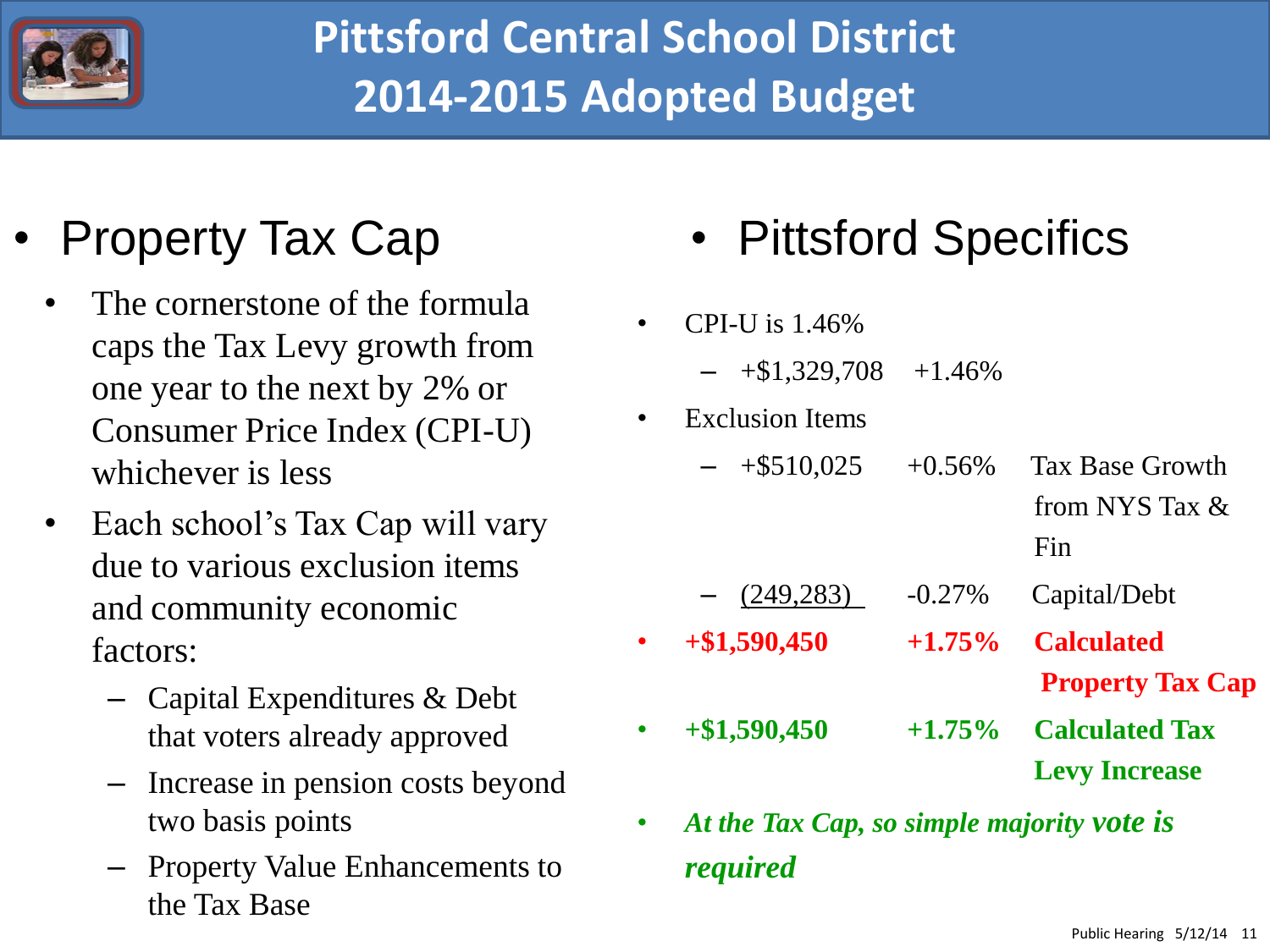

### **2014-2015 Proposed Budget – ESTIMATED REVENUES**

| <b>DESCRIPTION</b>                  | 2012-13               | 2013-14         | <b>ESTIMATED</b><br>2014-15                       | \$ INCREASE<br>(DECREASE) | % INCREASE<br>(DECREASE) |
|-------------------------------------|-----------------------|-----------------|---------------------------------------------------|---------------------------|--------------------------|
| <b>PROPERTY TAX LEVY &amp; STAR</b> | $\zeta$<br>87,709,370 | \$91,075,881    | $\left  \boldsymbol{\zeta} \right $<br>92,666,331 | \$1,590,450               | 1.75%                    |
| <b>STATE AID</b>                    | \$<br>17,350,090      | \$18,084,866    | $\boldsymbol{\zeta}$<br>19,023,483                | \$<br>938,617             | 5.19%                    |
| <b>SALES TAX</b>                    | \$<br>4,500,000       | \$<br>4,600,000 | \$<br>4,900,000                                   | \$<br>300,000             | 6.52%                    |
| <b>INTEREST</b>                     | \$<br>123,968         | \$<br>98,000    | $\varsigma$<br>69,125                             | \$<br>(28, 875)           | $-29.46%$                |
| <b>MISC REVENUE</b>                 | \$<br>1,534,948       | \$<br>1,449,482 | $\varsigma$<br>1,303,169                          | \$ (146,313)              | $-10.09%$                |
| <b>FUND BALANCE &amp; RESERVES</b>  | \$<br>1,928,000       | \$<br>1,943,000 | $\varsigma$<br>1,943,000                          | \$                        | 0.00%                    |
| <b>TOTAL REVENUES</b>               | \$113,146,376         | \$117,251,229   | \$119,905,108                                     | \$2,653,879               | 2.26%                    |

- Property Tax Levy is within the Tax Cap all 3 years
- State Aid Continues to not follow the legal formula and be frozen at the 2007-08 level plus a small adjustment for 2014-15 and further reduced \$2.3m by the Gap Elimination Adjustment (GEA)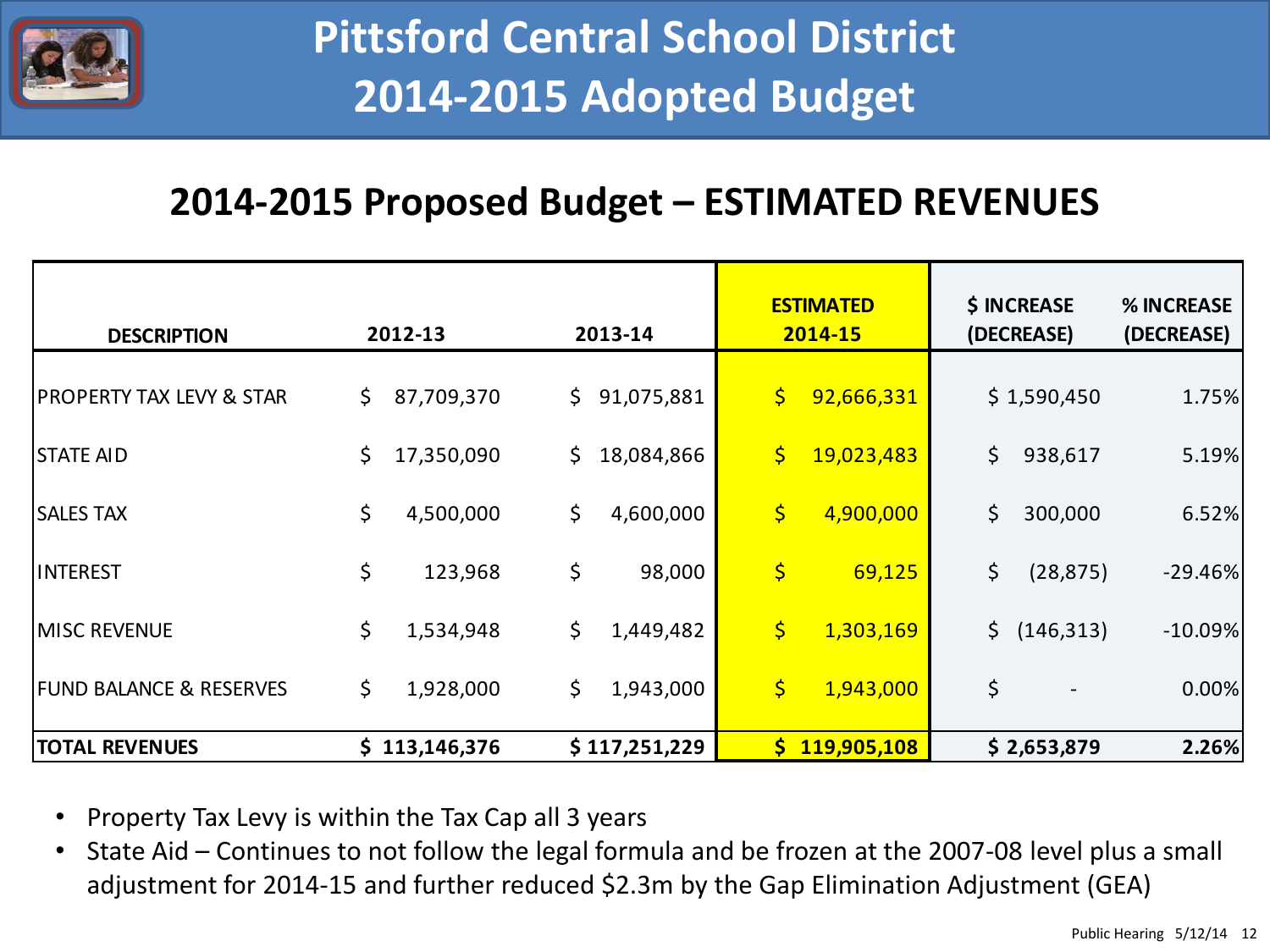

### • **Administrative Efficiency Aid**

- PCSD is one of 47 school districts out of all 733 NYS districts to receive this aid (\$149,317)
- Compares 2010-2011 district expenditures on Central Administration and Board of Education to total expenditures
- To be administrative efficient district must expend less than 2.0% of budget and less than \$389 per pupil on administration; PCSD is 1.4% and \$286 respectively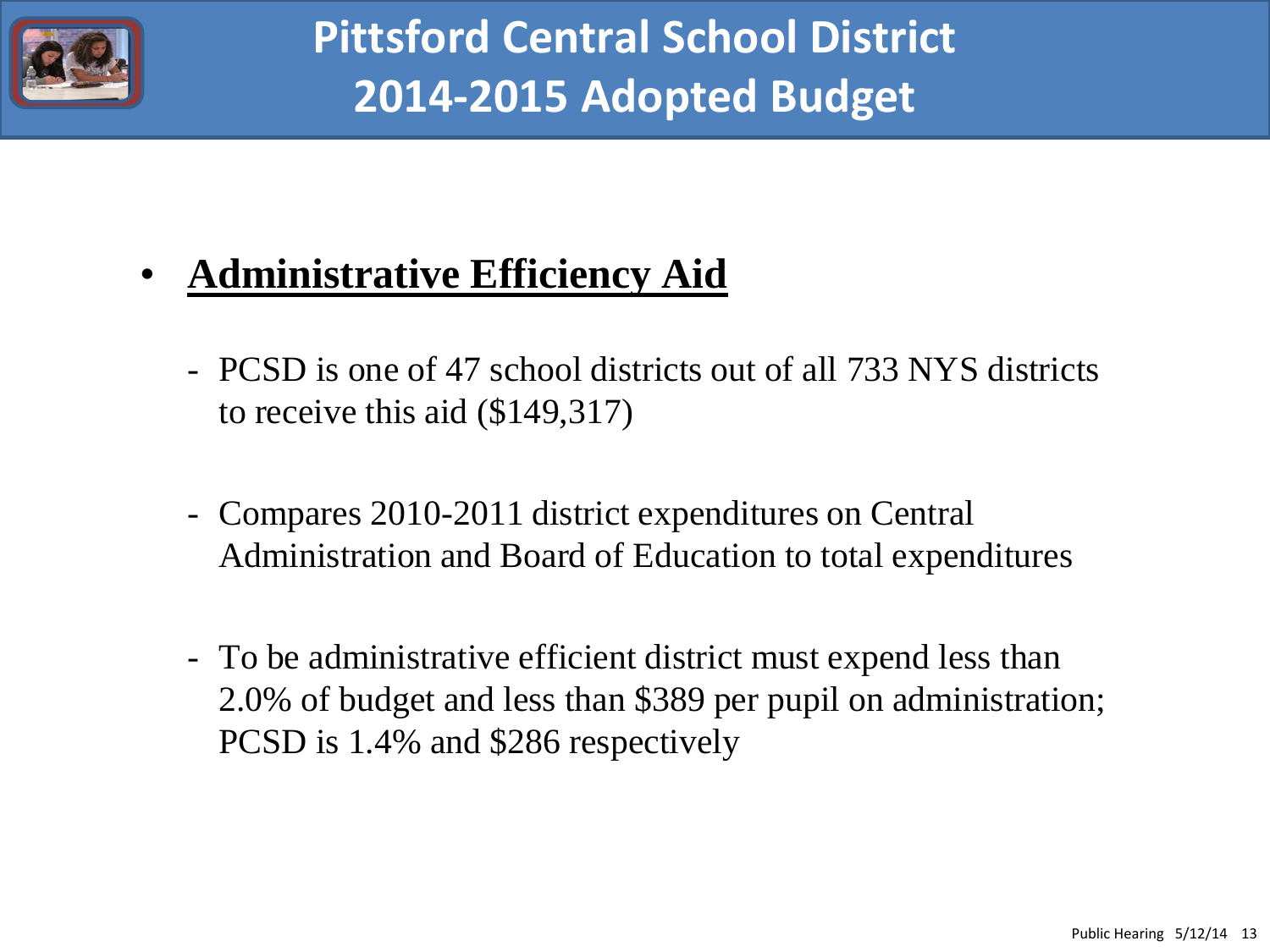

- Foundation Aid & the Gap Elimination Adjustment (GEA), why talk about it?
	- It is the basic form of aid to all schools to fund the basic programs public schools are required to provide
	- It is the basis of many Community, District and Board of Education decisions
	- It's about sustainability into the future
		- When the funding is less while the required programs and services are more, other programs are reduced and/or property taxes increase
		- Property Taxes are capped, meaning in Pittsford, the two largest funding sources are constricted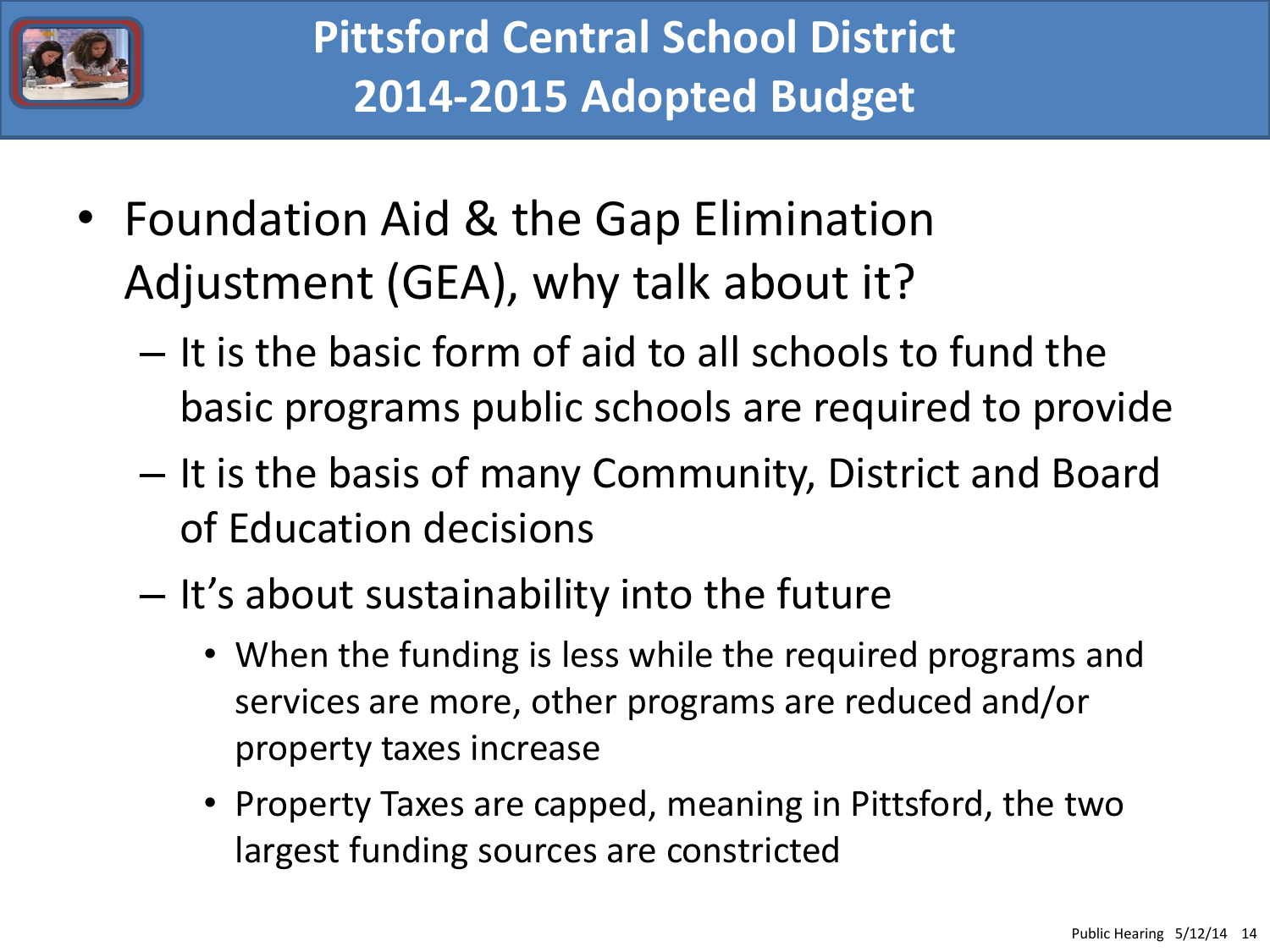

### **Actual Aid Received by PCSD v. Foundation Aid Law**



It's not an increase, it's a reduction of the reduction, and *it's NOT the Law*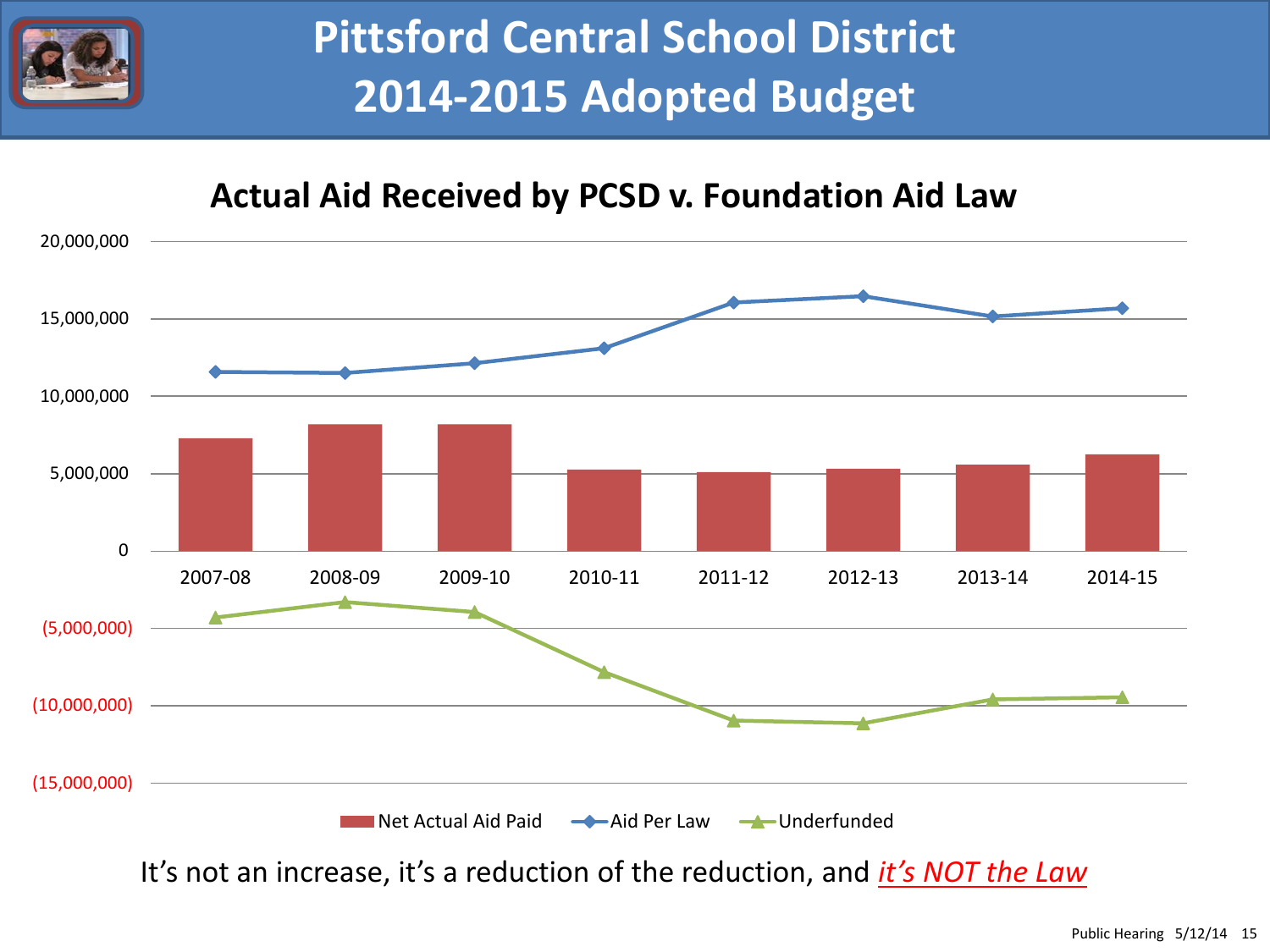

### **Cumulative Impact of Underfunded Foundation Aid Law**

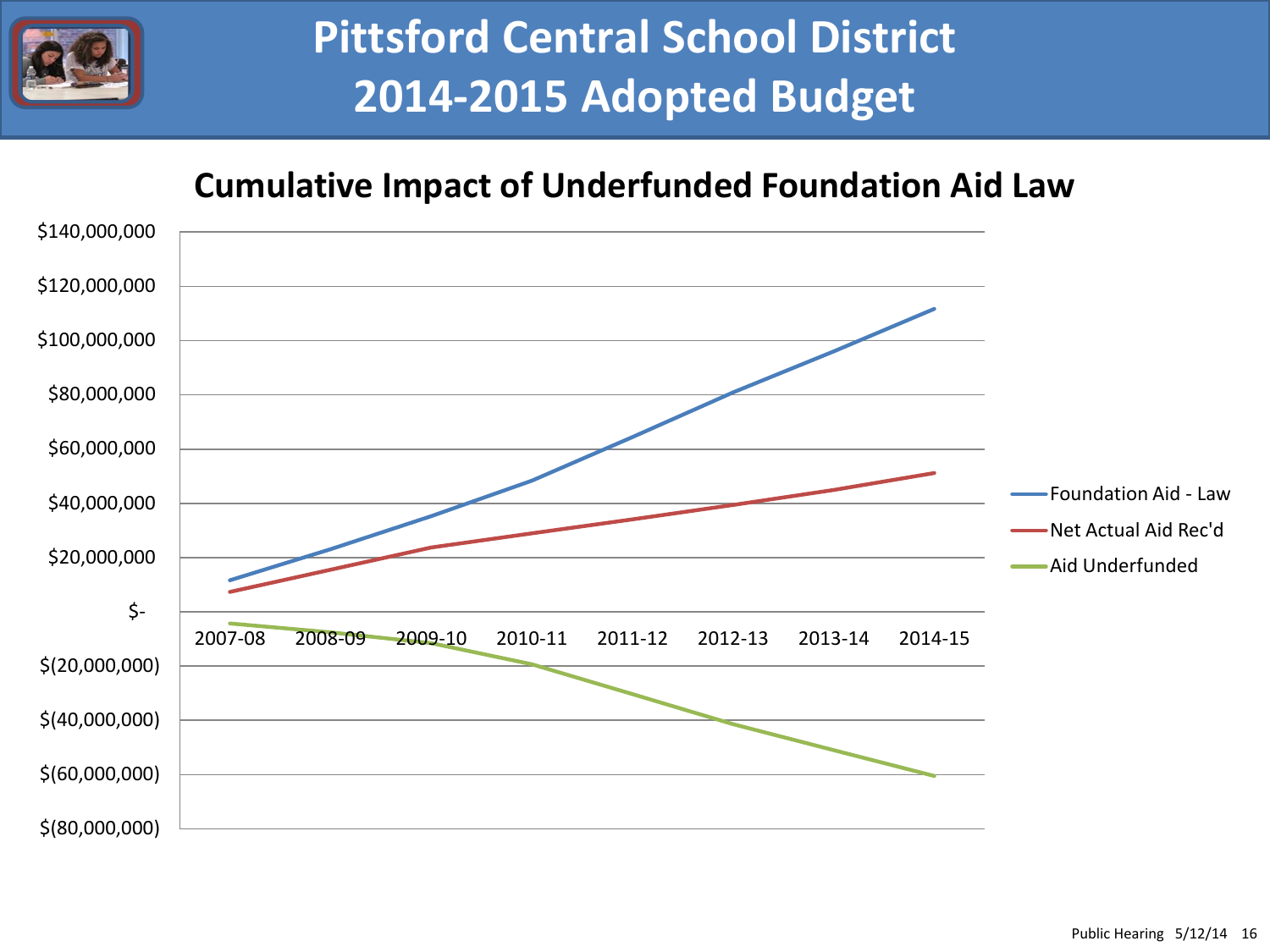

### **What is a Contingent Budget and process?**

- If the voters do not approve a proposed budget, the Board of Education may:
	- Go before the voters for one more vote on the same or different budget
	- Implement the contingent budget after the first defeat, but must implement contingent budget if the second budget is not approved by the voters
- Contingent Budget Cap is no longer based on a permissible expenditure growth, but a cap on the taxes levied. *The Tax Levy cannot be greater than the previous year.*

#### • **The Contingent Budget**

- Contingent Budget must be calculated based on a zero percent tax levy increase and as required by law, certain items must be removed from the budget:
	- ♦ Non health & safety or preservation of facilities related equipment
	- ♦ Community or non-school use of facilities is not permitted

### • **The Contingent Budget is \$118,314,658; which is \$1,590,450 less than proposed and 0.91% more than the current year 2013-2014 budget**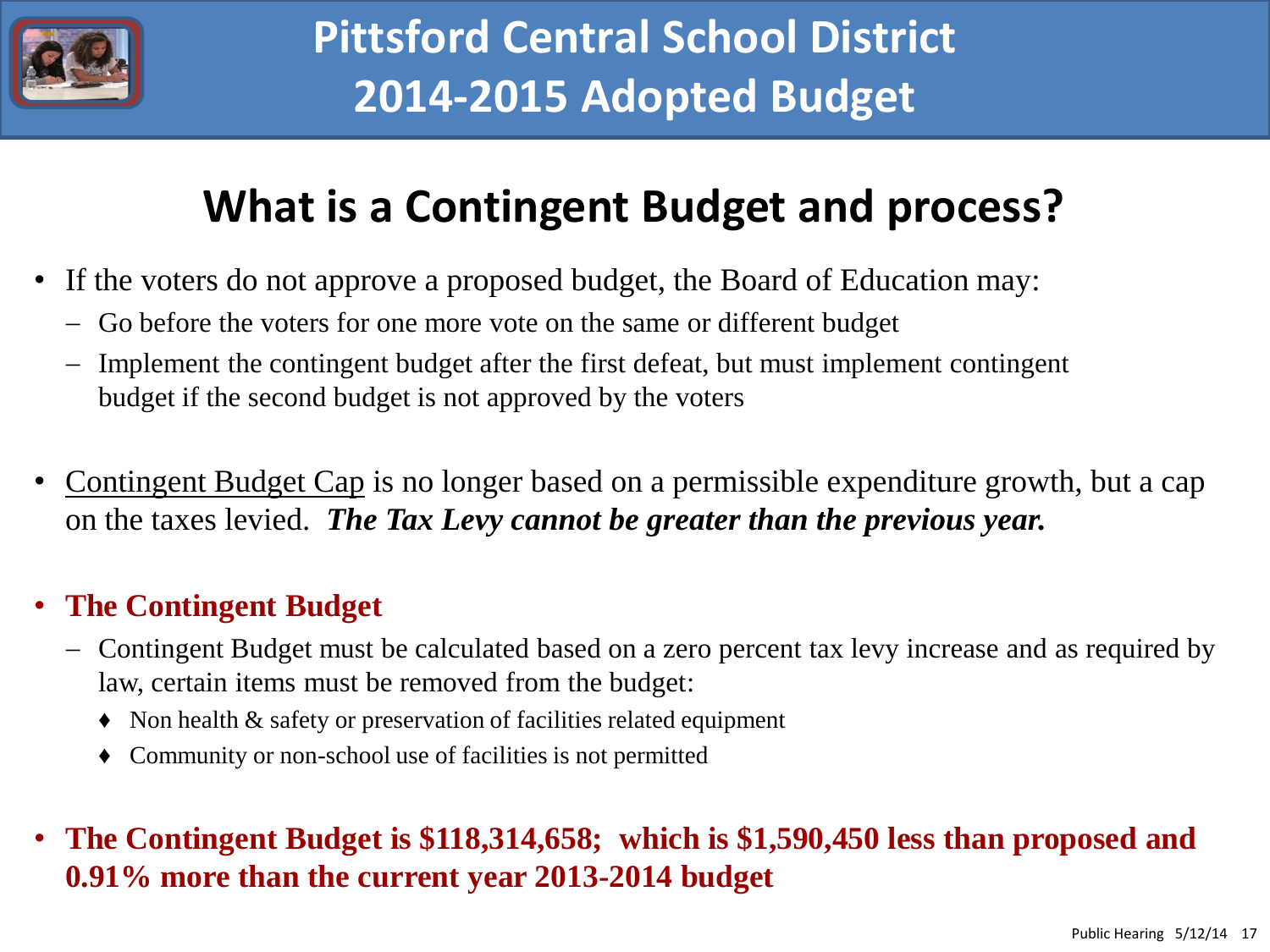

### **Additional Propositions**

Two propositions:

- **Bus Purchase Reserve**
	- Authorization to expend from the Reserve (savings) not more than \$1,276,000 for the replacement of twelve (12) school buses;
- *The Proposition, if approved, will generate additional State Aid in subsequent years,* to be used to replenish the reserve for future replacements
- *NO tax impact if approved by the voters*



### **Proposition No. 1**

### **Capital Reserve Fund - Purchase of Buses**

**BE IT RESOLVED**, that the Board of Education of the Pittsford Central School District is hereby authorized to withdraw from the "Capital Reserve Fund – Purchase of Buses" a sum of money not to exceed one million, two hundred seventy-six thousand dollars (\$1,276,000), less trade-in allowance, to be used for the purchase of eight (8) replacement sixty-six passenger buses, two (2) replacement thirty-six passenger and two (2) replacement twenty-two passenger buses and communications equipment used in the operation of such buses.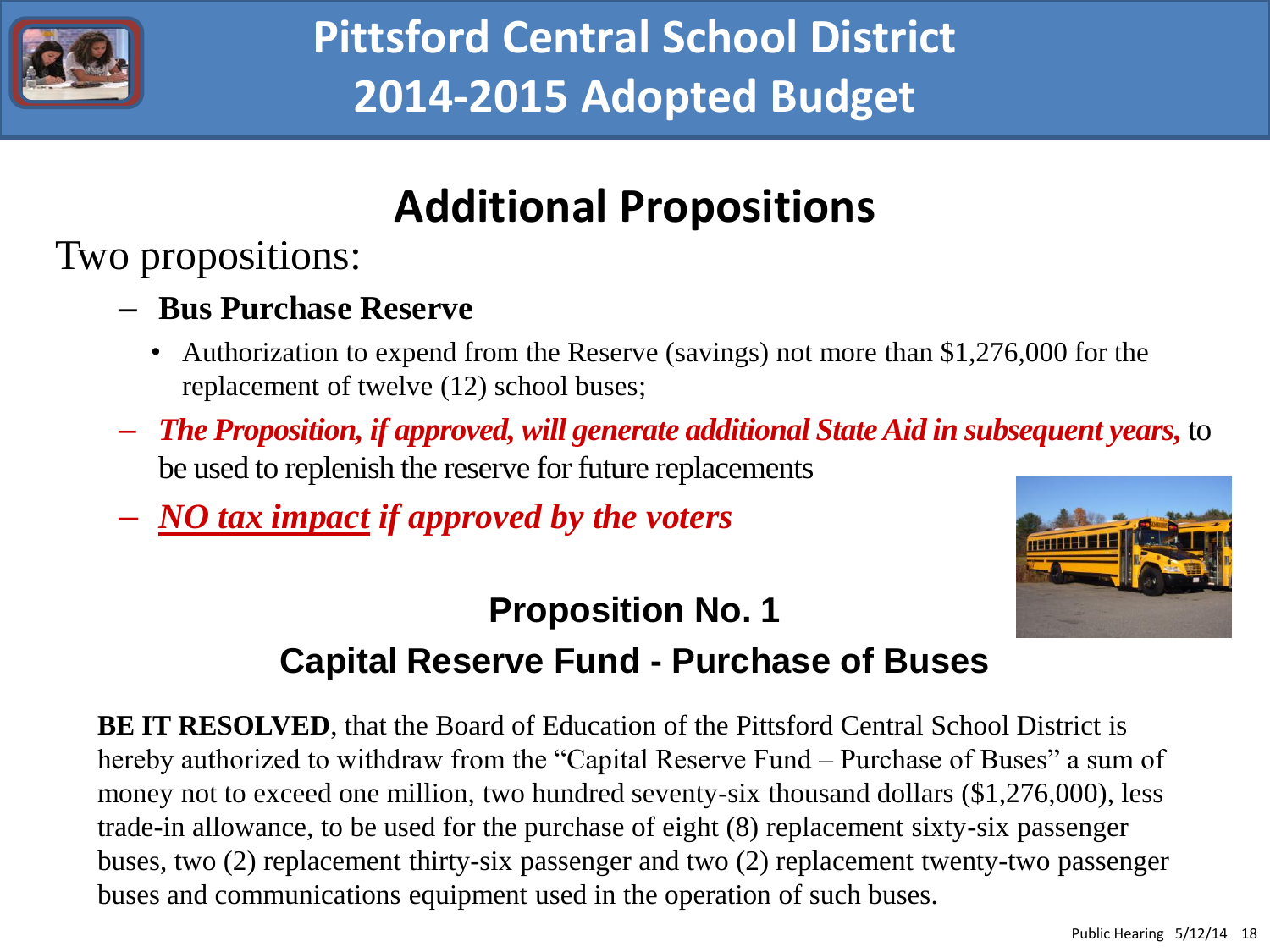

### **Additional Propositions Proposition No. 2 Authorization To Establish Capital Reserve Fund – Instructional Technology**

*BE IT RESOLVED*, that the Board of Education of the Pittsford Central School District, Monroe County, New York, be authorized to establish a reserve fund in accordance with New York State Education Law and Local Finance Law, to be known as the "Technology Reserve Fund". The ultimate amount of such fund shall not exceed ten million dollars (\$10,000,000) plus accrued interest. The fund shall be used to finance, in whole or in part, the purchase of equipment, including computer equipment (i.e. hardware, software, related networking infrastructure and related peripherals). The maximum term of the Technology Reserve Fund shall be 10 years and the source of money to be paid into such reserve fund shall include excess revenues, unencumbered appropriations, unreserved fund balances of the school district or budgetary appropriation.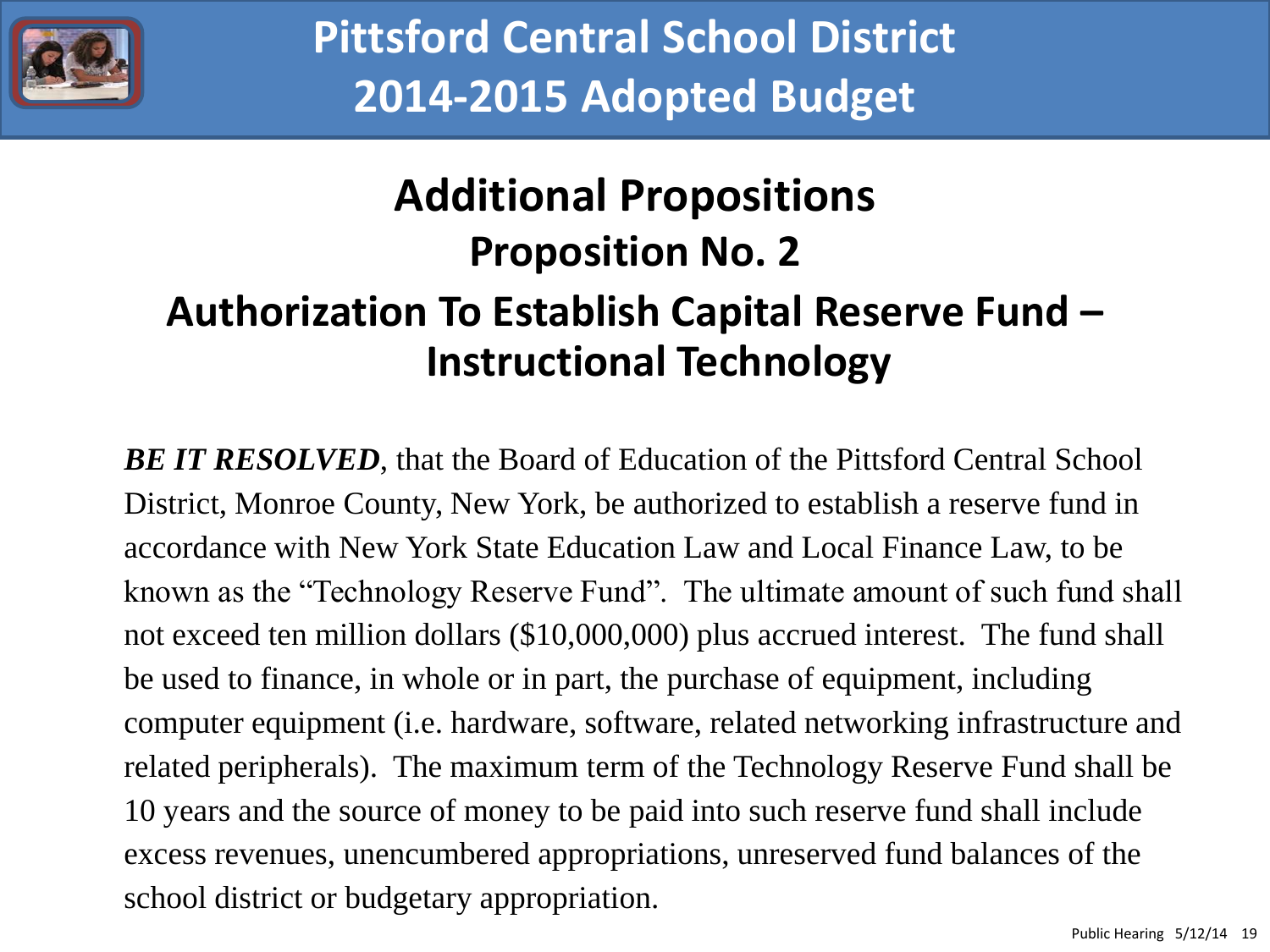

## **Board Candidates**

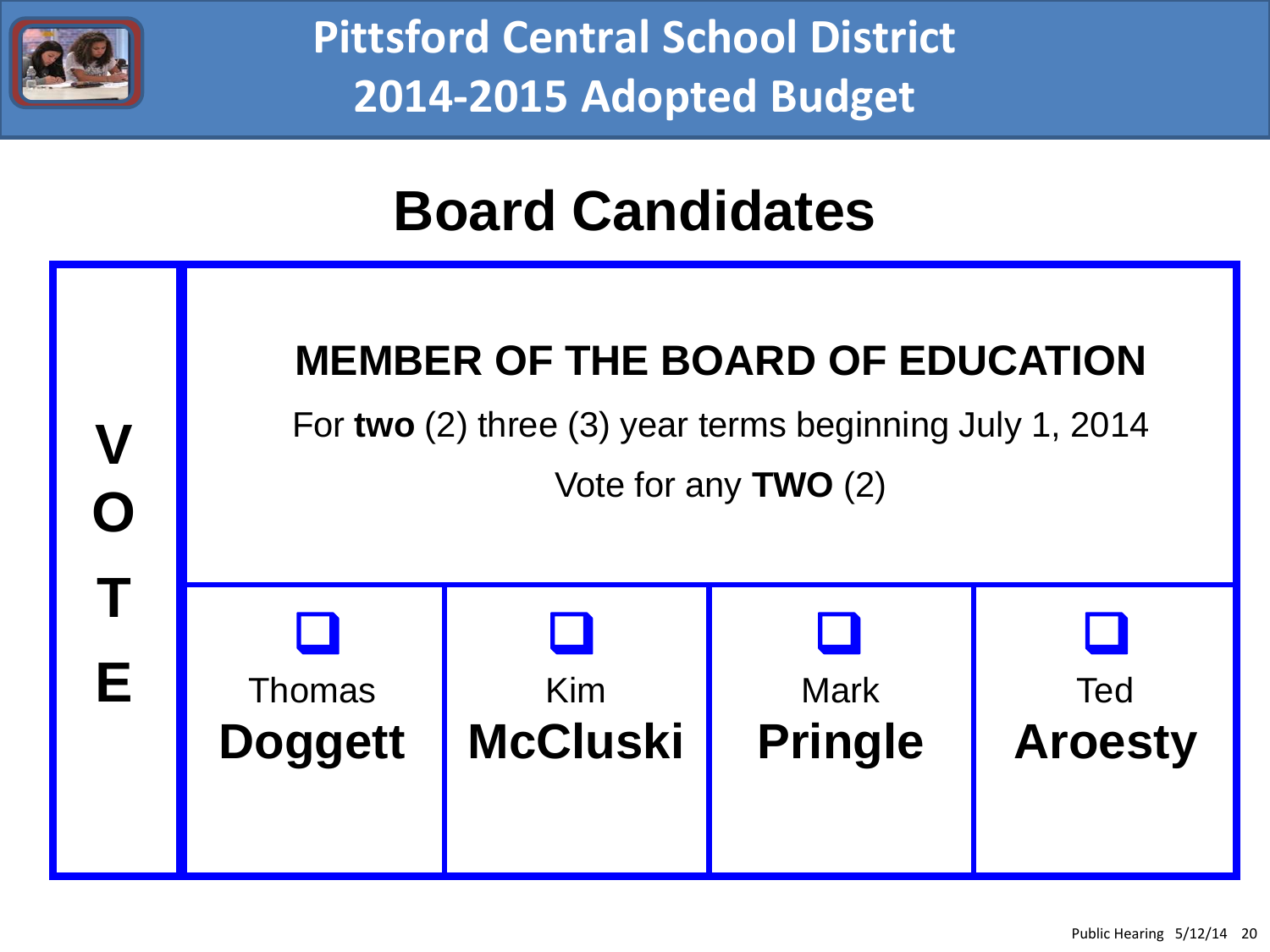

# Quick Reference

### • **BY THE NUMBERS**

- **Budget (What voters will vote on) \$119,905,108 +2.26%**
- **Tax Levy (Total Taxes to be collected) \$92,666,331 +1.75%** *Below the NYS Property Tax Cap = Simple Majority Vote Required for Approval* – **Property Tax Cap \$92,666,331 +1.75%**
- **Projected Full Value Tax Rate per \$1,000 assessed value of property**
	- **Tax Rate \$25.41 +1.33%**
- **Estimated Tax Impact on average home?**
	- **Total Tax \$5,591**
	- **Increase of \$73**